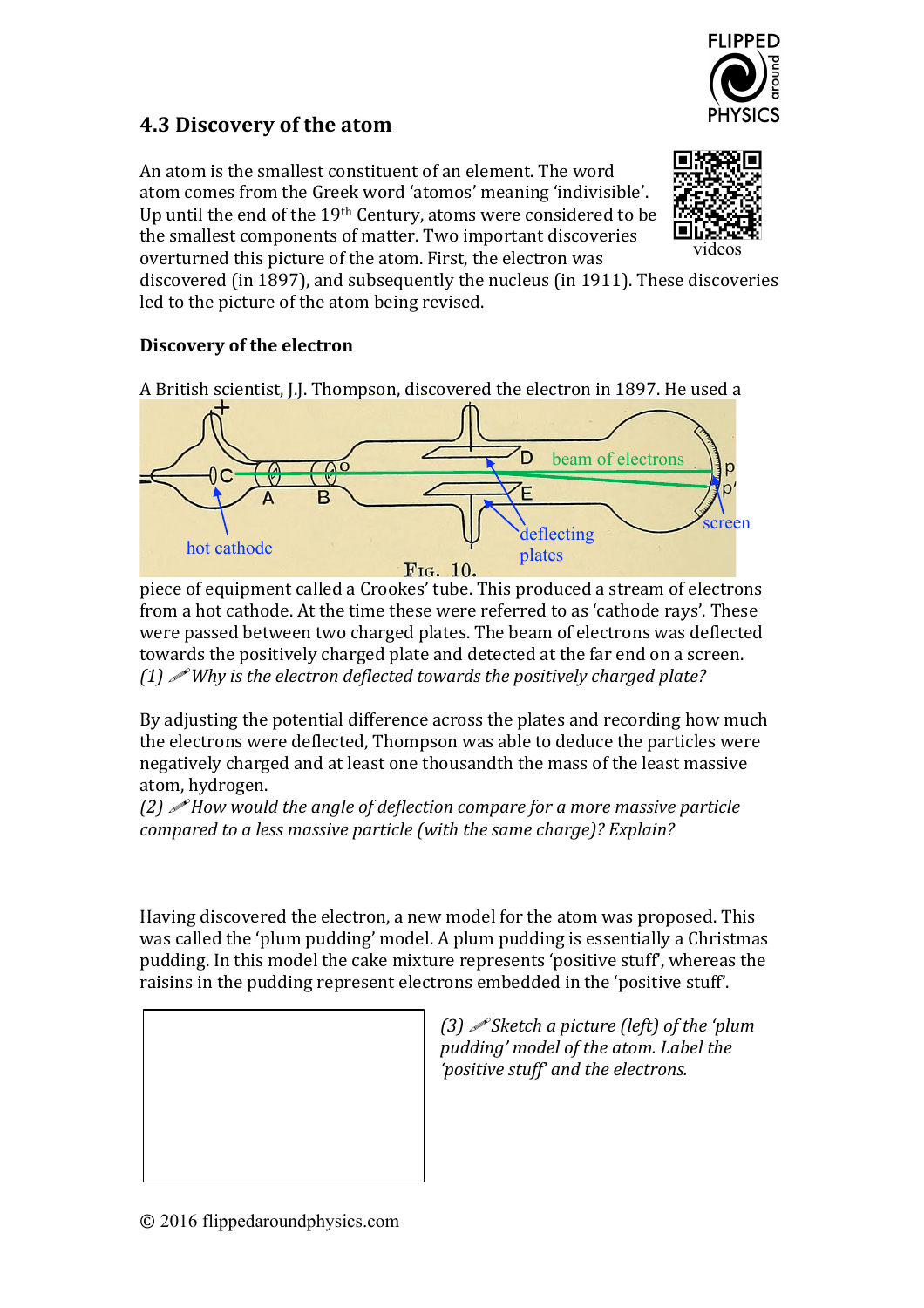

## **Discovery of the nucleus**

Ernest Rutherford was a New Zealand scientist working in the UK. Along with his assistants Hans Geiger and Ernest Marsden, he discovered that the atom has a small, dense, positive nucleus. They came to this conclusion as the result of firing alpha particles at a thin sheet of gold, to probe the internal structure of the atom.



A radioactive source was used to produce a narrow stream of alpha particles which were directed at a thin sheet of gold. *(4)*! *Why do you think gold foil was used?* (Hint: What is a property *of gold that allows it to made into thin sheets?)*

The experiment was contained in a container in which the air had

## been evacuated.

*(5) Why* do you think the air needed to be removed? *(Hint: What do you know about how far alpha particles travel in air?)* 

They used a fluorescent screen to detect the angle through which the alpha particles were deflected. A flash of light was produced (a 'scintillation') when an alpha particle hit the fluorescent screen.

*(6) Why* do you think the beam of alpha particles needed to be narrow?

Their findings:

- 1) Most of the alpha particles passed through without being deflected.
- 2) *Some alpha particles (about 1 in 2000)* were deflected *through angles larger* than predicted by the 'plum pudding' model.
- *3) A* very small number (about 1 in 10000) were deflected by more than 90°.

*(7) Which of the findings, above, shows that the atom consists mostly of empty space?*

*(8) Which of the findings, above, shows that charge is concentrated in a nucleus. Explain.*

*(9) Vhich of the findings, above, shows that mass and charge are concentrated in a nucleus. Explain.*